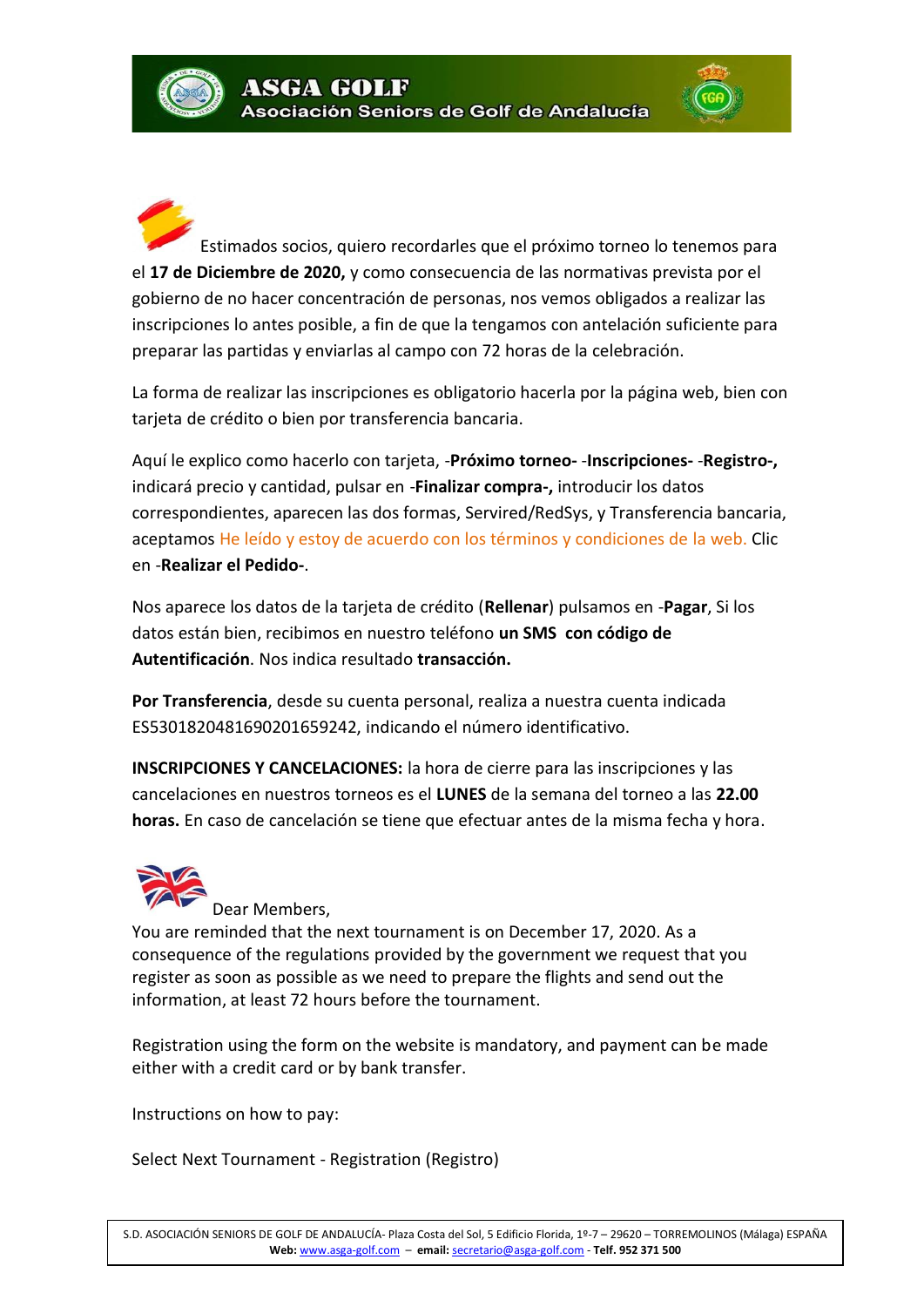



The price and quantity will be indicated

Select - Proceed to Checkout

Enter the data requested: Name, Surname, Mobile no, Email address and Federation Licence number

Two options appear, Servired / RedSys(for payment by credit/debit card) and Bank transfer. Choose one option. If you choose to pay by card: Fill in your card number, expiry date and the three digit code on the reverse of your card

Then tick Accept I have read and agree to the terms and conditions of the website.

Click on -Pay (Pagar)

If using a credit card, you will be sent a code to your mobile phone which you should enter

To pay by Bank Transfer, from your personal account, enter the following data **ES5301820481690201659242,**

and your Federation Licence number.

You will receive an email from ASGA indicating that your inscription has been successful.

**REGISTRATION AND CANCELLATIONS:** the closing time for registrations and cancellations in our tournaments is the **MONDAY** of the tournament week at 10.00 pm. In case of cancellation, it must be done before the same date and time.



Liebe Partner, ich möchte Sie daran erinnern, dass wir das nächste Turnier für den **17. Dezember 2020** haben. Aufgrund der von der Regierung erlassenen Vorschriften, keine Konzentration von Personen vorzunehmen, sind wir gezwungen, uns so schnell wie möglich anzumelden, um dies zu tun dass wir es ausreichend im Voraus haben, um die Spiele vorzubereiten und sie mit 72 Stunden Feier auf das Spielfeld zu schicken.

Das Anmeldeformular ist über die Website entweder mit Kreditkarte oder per Überweisung obligatorisch.

S.D. ASOCIACIÓN SENIORS DE GOLF DE ANDALUCÍA- Plaza Costa del Sol, 5 Edificio Florida, 1º-7 – 29620 – TORREMOLINOS (Málaga) ESPAÑA **Web:** [www.asga-golf.com](http://www.asga-golf-com/) – **email:** [secretario@asga-golf.com](mailto:secretario@asga-golf.com) - **Telf. 952 371 500**